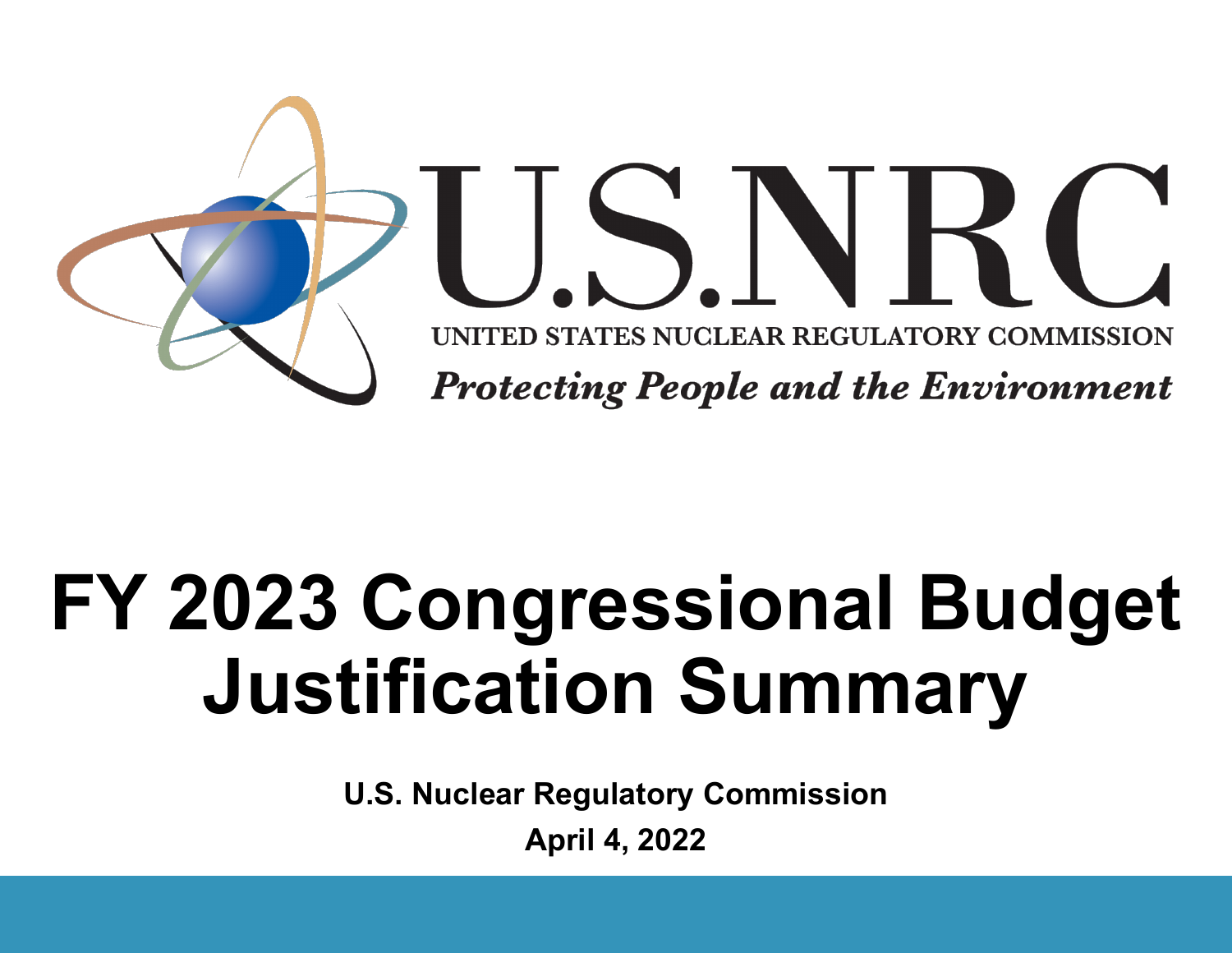## **The Nuclear Regulatory Commission**

- The mission of the NRC is to license and regulate the Nation's civilian use of radioactive materials to provide reasonable assurance of adequate protection of public health and safety, to promote the common defense and security, and to protect the environment.
- The NRC's FY 2023 budget request reflects the agency's continued commitment to protecting public health and safety and ensuring the long-term safety and security of nuclear power facilities and nuclear materials.

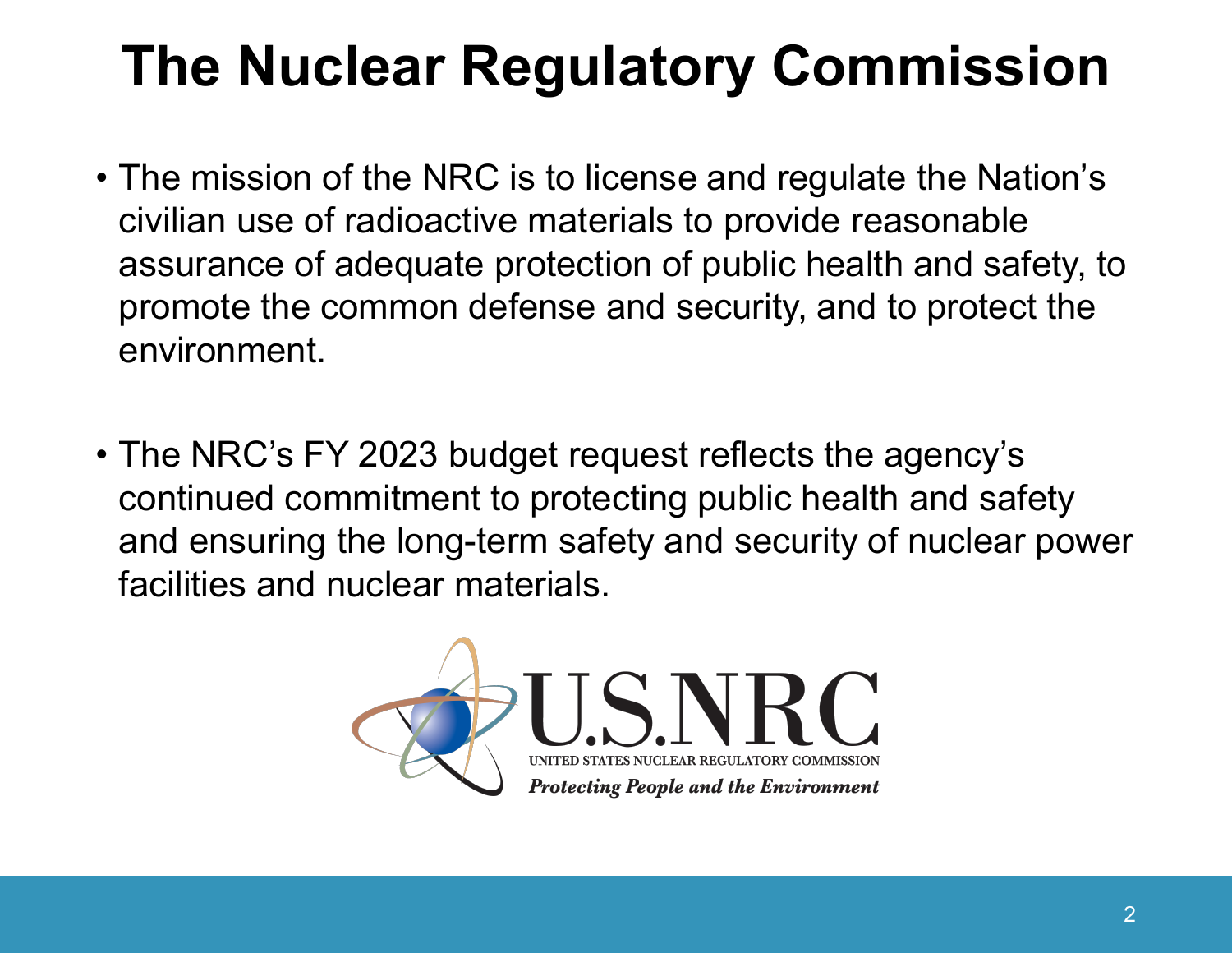## **Budget Request Summary**

| <b>Major Program</b>                      | <b>FY 2022</b><br><b>President's</b><br><b>Budget</b> |            | <b>FY 2023</b><br><b>Request</b> |            | <b>Delta</b><br>FY 23 - FY 22 |            |
|-------------------------------------------|-------------------------------------------------------|------------|----------------------------------|------------|-------------------------------|------------|
|                                           | $$M*$                                                 | <b>FTE</b> | $$M*$                            | <b>FTE</b> | $$M*$                         | <b>FTE</b> |
| <b>Nuclear Reactor Safety</b>             | 477.4                                                 | 1,783.0    | 490.7                            | 1,763.4    | 13.2                          | (19.6)     |
| <b>Nuclear Materials and Waste Safety</b> | 130.2                                                 | 453.0      | 135.5                            | 464.2      | 5.3                           | 11.2       |
| <b>Corporate Support</b>                  | 266.3                                                 | 580.0      | 285.3                            | 579.0      | 19.0                          | (1.0)      |
| <b>Subtotal</b>                           | 873.9                                                 | 2,816.0    | 911.4                            | 2,806.6    | 37.5                          | (9.4)      |
| Office of the Inspector General           | 13.8                                                  | 63.0       | 17.8                             | 73.0       | 4.0                           | 10.0       |
| <b>Subtotal</b>                           | 887.7                                                 | 2,879.0    | 929.2                            | 2,879.6    | 41.5                          | 0.6        |
| University Nuclear Leadership Program     | 0.0                                                   | 0.0        | 0.0                              | 0.0        | 0.0                           | 0.0        |
| Total                                     | \$887.7                                               | 2,879.0    | \$929.2                          | 2,879.6    | \$41.5                        | 0.6        |

\*\$M includes full-time equivalent (FTE) costs as well as contract support and travel. Numbers may not add due to rounding.



### \$41.5 million, 0.6 FTE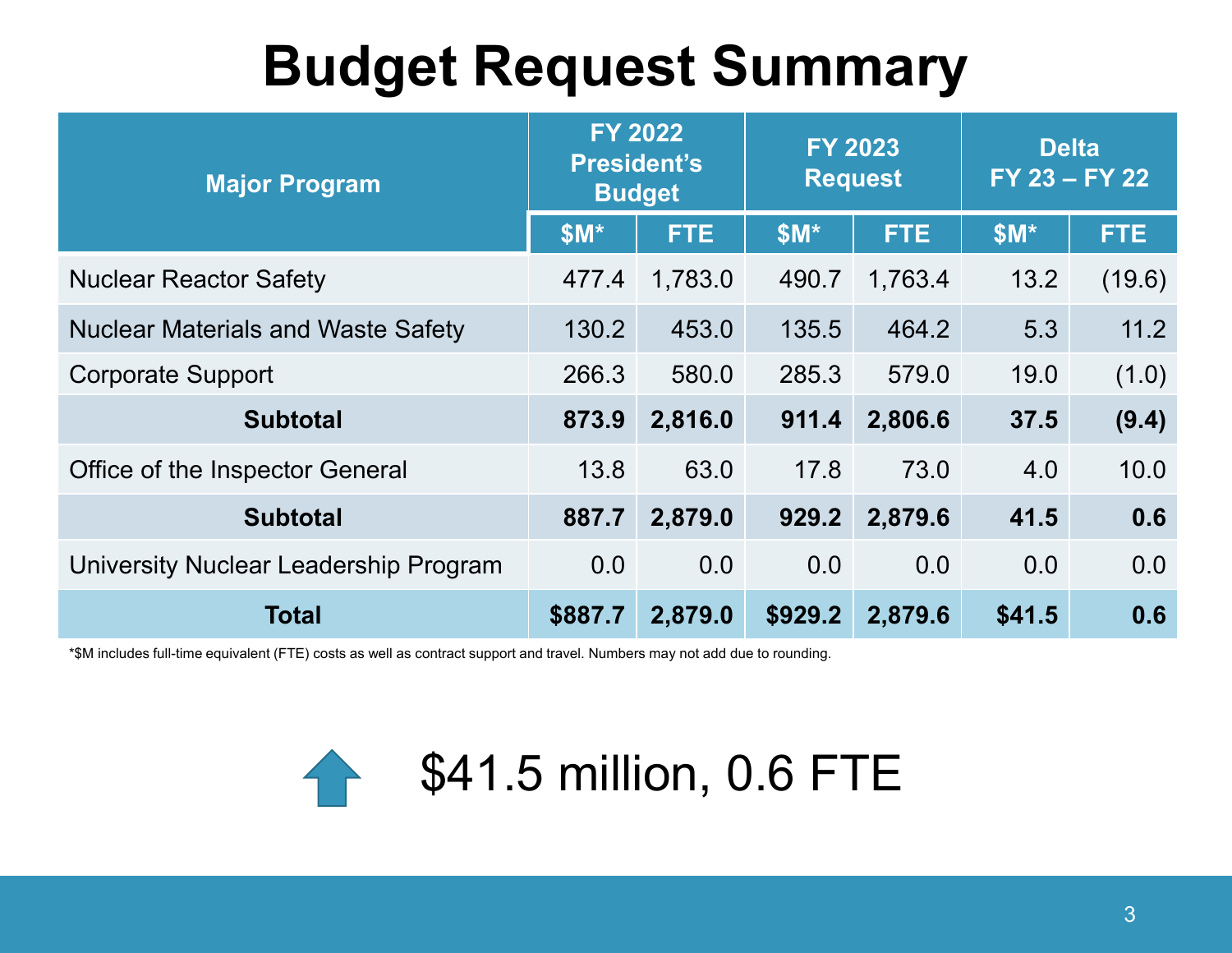### **Budget Request Trend**

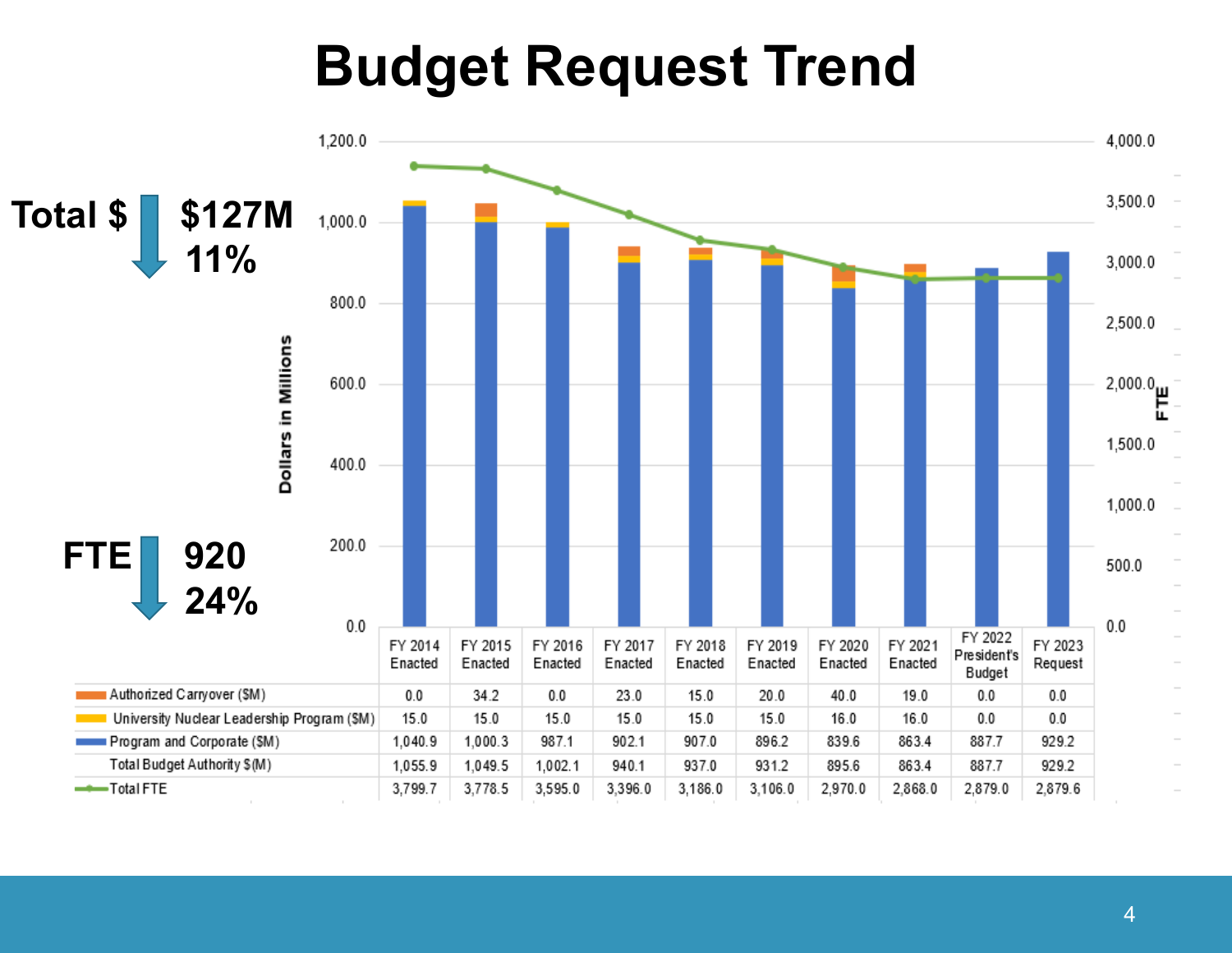## **Net Budget Authority**

|                                        | <b>FY 2022</b><br><b>President's</b><br><b>Budget</b> | <b>FY 2023</b><br><b>Request</b> | <b>Delta</b><br>FY 23 - FY 22 |  |
|----------------------------------------|-------------------------------------------------------|----------------------------------|-------------------------------|--|
| <b>NRC Appropriation</b>               | $$M*$                                                 | $$M^{\star}$$                    | $$M^*$                        |  |
| <b>Salaries and Expenses (S&amp;E)</b> |                                                       |                                  |                               |  |
| <b>Budget Authority</b>                | 873.9                                                 | 911.4                            | 37.5                          |  |
| <b>Offsetting Fees</b>                 | 745.3                                                 | 777.5                            | 32.2                          |  |
| <b>Net Appropriated S&amp;E</b>        | \$128.6                                               | \$133.9                          | \$5.3                         |  |
| Office of the Inspector General (OIG)  |                                                       |                                  |                               |  |
| <b>Budget Authority</b>                | 13.8                                                  | 17.8                             | 4.0                           |  |
| <b>Offsetting Fees</b>                 | 11.4                                                  | 14.7                             | 3.2                           |  |
| <b>Net Appropriated OIG</b>            | \$2.4                                                 | \$3.1                            | \$0.7                         |  |
| <b>Total NRC</b>                       |                                                       |                                  |                               |  |
| <b>Budget Authority</b>                | 887.7                                                 | 929.2                            | 41.5                          |  |
| <b>Offsetting Fees</b>                 | 756.7                                                 | 792.2                            | 35.5                          |  |
| <b>Total Net Appropriated</b>          | \$131.0                                               | \$137.0                          | \$6.0                         |  |

\*\$M includes FTE costs as well as contract support and travel. Numbers may not add due to rounding.

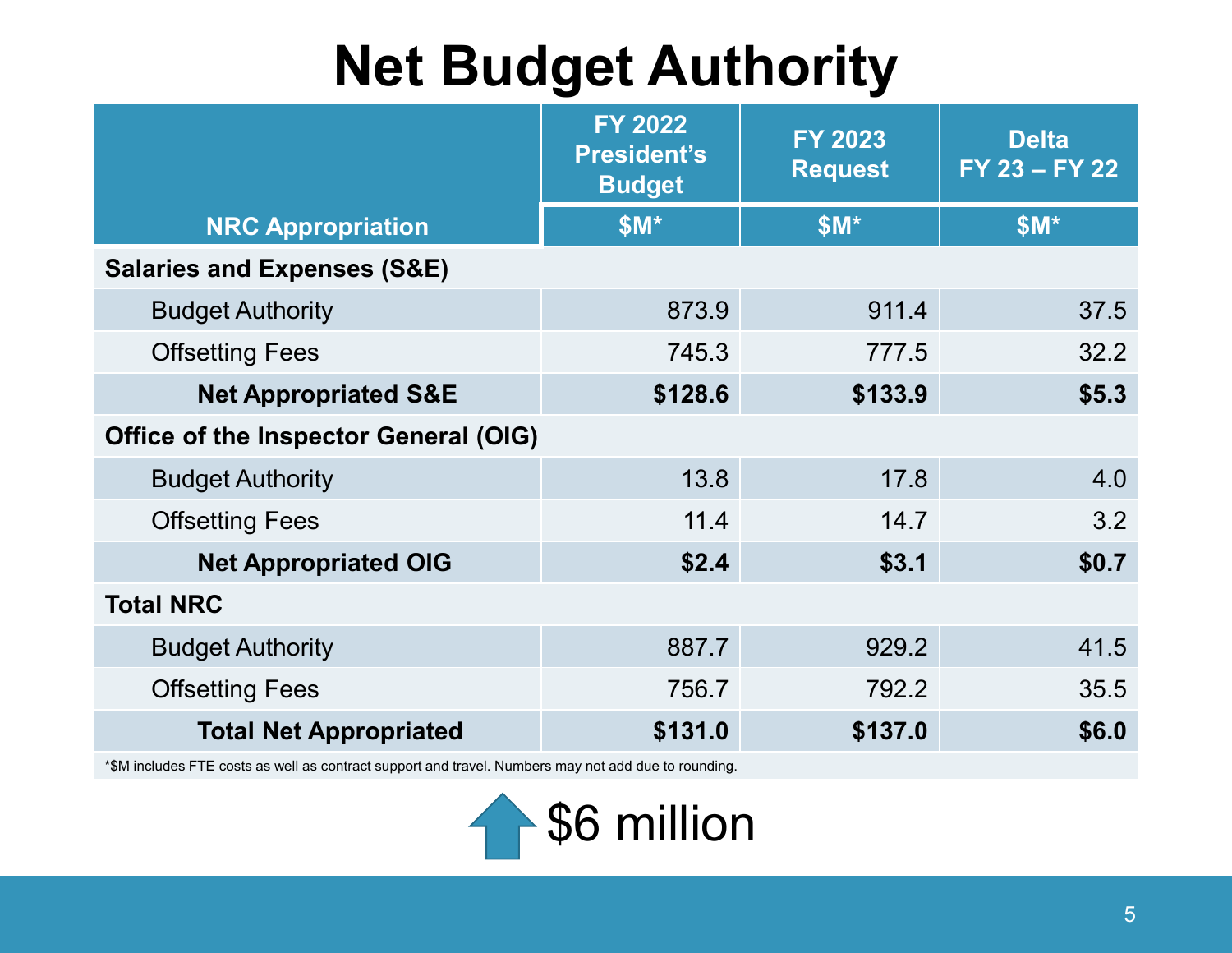## **Composition of Net Budget Authority**

|                                                          | <b>FY 2022</b><br><b>FY 2023</b><br><b>President's</b><br><b>Request</b><br><b>Budget</b> |         | <b>Delta</b><br>FY 23 - FY 22 |  |
|----------------------------------------------------------|-------------------------------------------------------------------------------------------|---------|-------------------------------|--|
|                                                          | $$M*$                                                                                     | $$M*$   | $$M^*$                        |  |
| <b>Generic Homeland Security</b>                         | 14.3                                                                                      | 13.4    | (0.9)                         |  |
| <b>Waste Incidental to Reprocessing</b>                  | 1.0                                                                                       | 1.2     | 0.2                           |  |
| <b>Advanced Reactors Regulatory</b><br><b>Readiness</b>  | 23.0                                                                                      | 23.8    | 0.8                           |  |
| <b>Defense Nuclear Facilities Safety</b><br><b>Board</b> | 1.1                                                                                       | 1.5     | 0.4                           |  |
| <b>Fee Relief Activities</b>                             | 91.5                                                                                      | 97.1    | 5.6                           |  |
| <b>Net Budget Authority</b>                              | \$131.0                                                                                   | \$137.0 | \$6.0                         |  |

\*\$M includes FTE costs as well as contract support and travel. Numbers may not add due to rounding.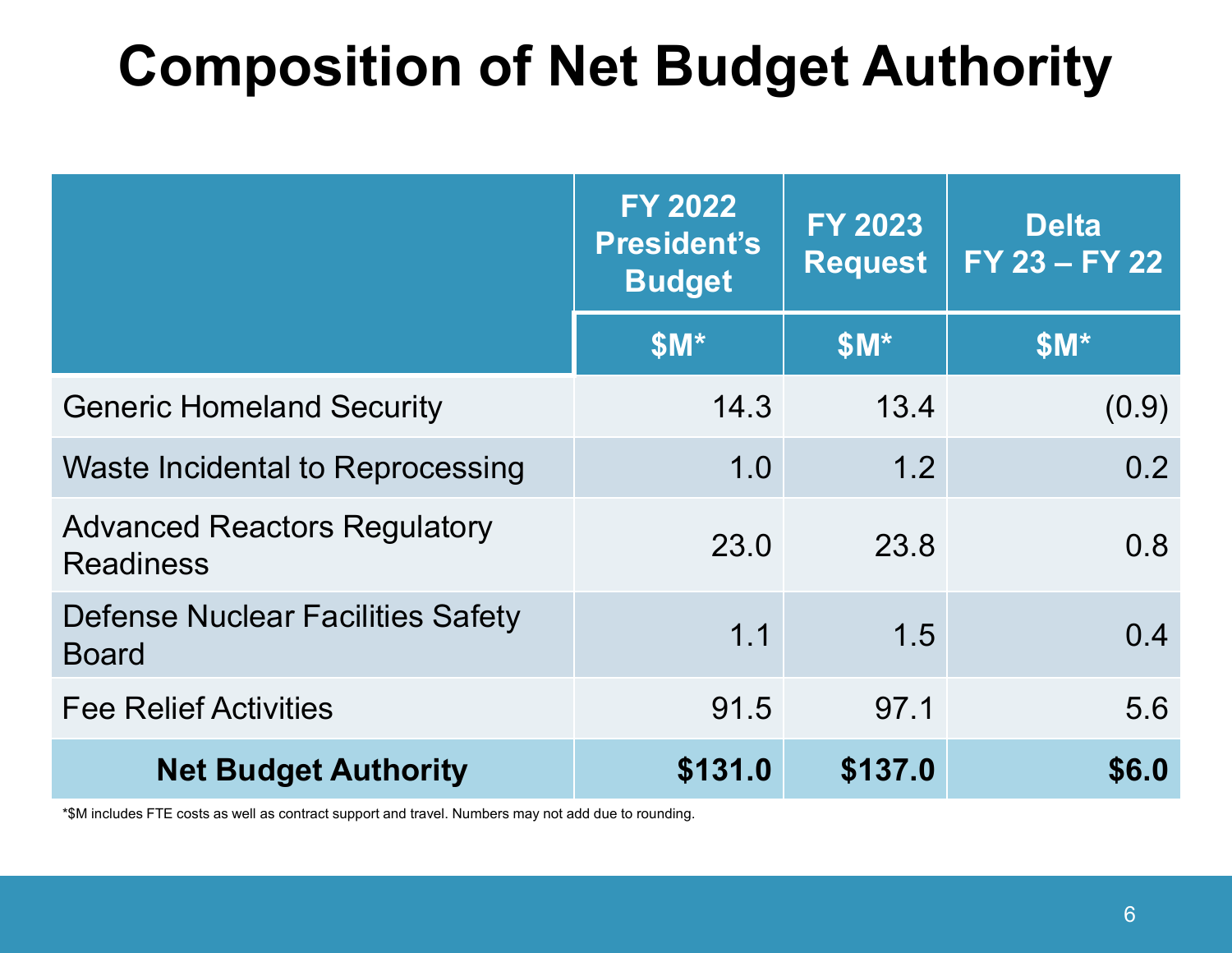## **Nuclear Reactor Safety Highlights**

| <b>Business Line</b>      | FY 2022 President's<br><b>Budget</b> |         | <b>FY 2023</b> | <b>Request</b> | <b>Delta</b><br>FY 23 - FY 22 |        |
|---------------------------|--------------------------------------|---------|----------------|----------------|-------------------------------|--------|
|                           | $$M^{\star}$$                        | FTE.    | $$M^{\star}$$  | FTE.           | $$M^{\star}$$                 | FTE.   |
| <b>Operating Reactors</b> | 388.2                                | 1,474.0 | 402.1          | 1,470.1        | 13.9                          | (3.9)  |
| <b>New Reactors</b>       | 89.3                                 | 309.0   | 88.6           | 293.3          | (0.7)                         | (15.7) |
| <b>Total</b>              | \$477.4                              | 1,783.0 | \$490.7        | 1,763.4        | \$13.2                        | (19.6) |

\*\$M includes FTE costs as well as contract support and travel. Numbers may not add due to rounding.

### **Operating Reactors Major Increases**

- Salaries and benefits
- Kairos Hermes new non-power production or utilization facility construction permit application review
- Cybersecurity oversight program **Major Decreases**
- Closure of Palisades

### **New Reactors**

### **Major Increases**

- Salaries and benefits
- Advanced reactors
- Review of new light water reactors (LWR) and advanced non-LWRs applications

### **Major Decreases**

• Transition of Vogtle to operating status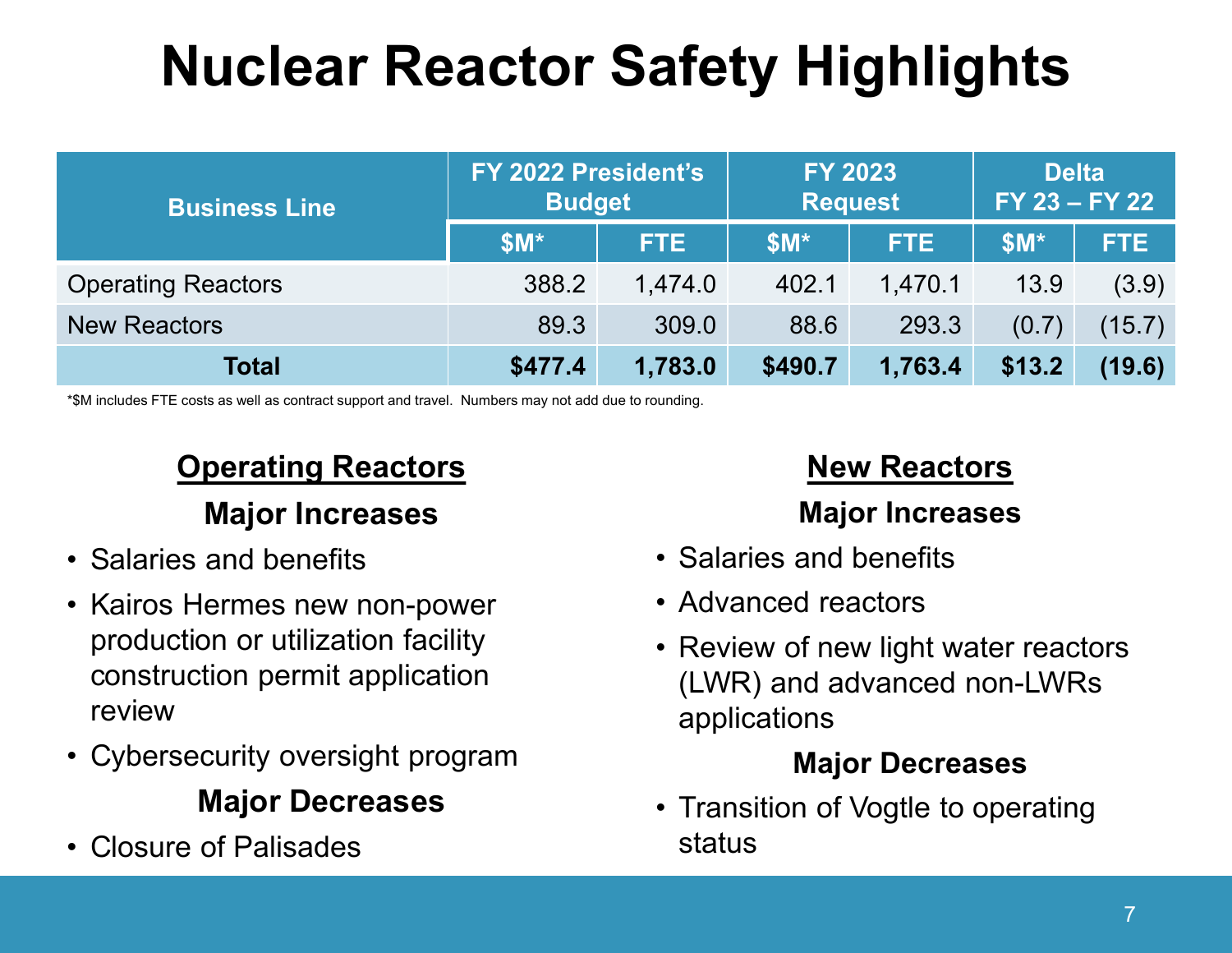### **Nuclear Materials and Waste Safety Highlights**

| <b>Business Line</b>                         | <b>FY 2022</b><br><b>President's</b><br><b>Budget</b> |       | <b>FY 2023</b><br><b>Request</b> |            | <b>Delta</b><br>FY 23 - FY 22 |            |
|----------------------------------------------|-------------------------------------------------------|-------|----------------------------------|------------|-------------------------------|------------|
|                                              | $$M^{\star}$$                                         | FTE.  | $$M^{\star}$$                    | <b>FTE</b> | $$M^*$                        | <b>FTE</b> |
| <b>Spent Fuel Storage and Transportation</b> | 28.0                                                  | 99.0  | 27.1                             | 99.1       | (0.9)                         | 0.1        |
| <b>Nuclear Materials Users</b>               | 60.3                                                  | 198.0 | 63.2                             | 202.0      | 2.9                           | 4.0        |
| Decommissioning and Low-Level Waste          | 22.9                                                  | 85.0  | 23.9                             | 86.8       | 1.0                           | 1.8        |
| <b>Fuel Facilities</b>                       | 19.0                                                  | 71.0  | 21.3                             | 76.3       | 2.3                           | 5.3        |
| <b>Total</b>                                 | \$130.2                                               | 453.0 | \$135.5                          | 464.2      | \$5.3                         | 11.2       |

\*\$M includes FTE costs as well as contract support and travel. Numbers may not add due to rounding.

#### **Major Increases**

- Salaries and Benefits
- Qualification training for the agency's Agreement State program
- Enrichment and manufacturing of highassay low-enriched uranium fuel, advanced reactor fuel, and accident tolerant fuel

#### **Major Decreases**

- Accident tolerant fuel research
- Integrated Source Management Portfolio (ISMP)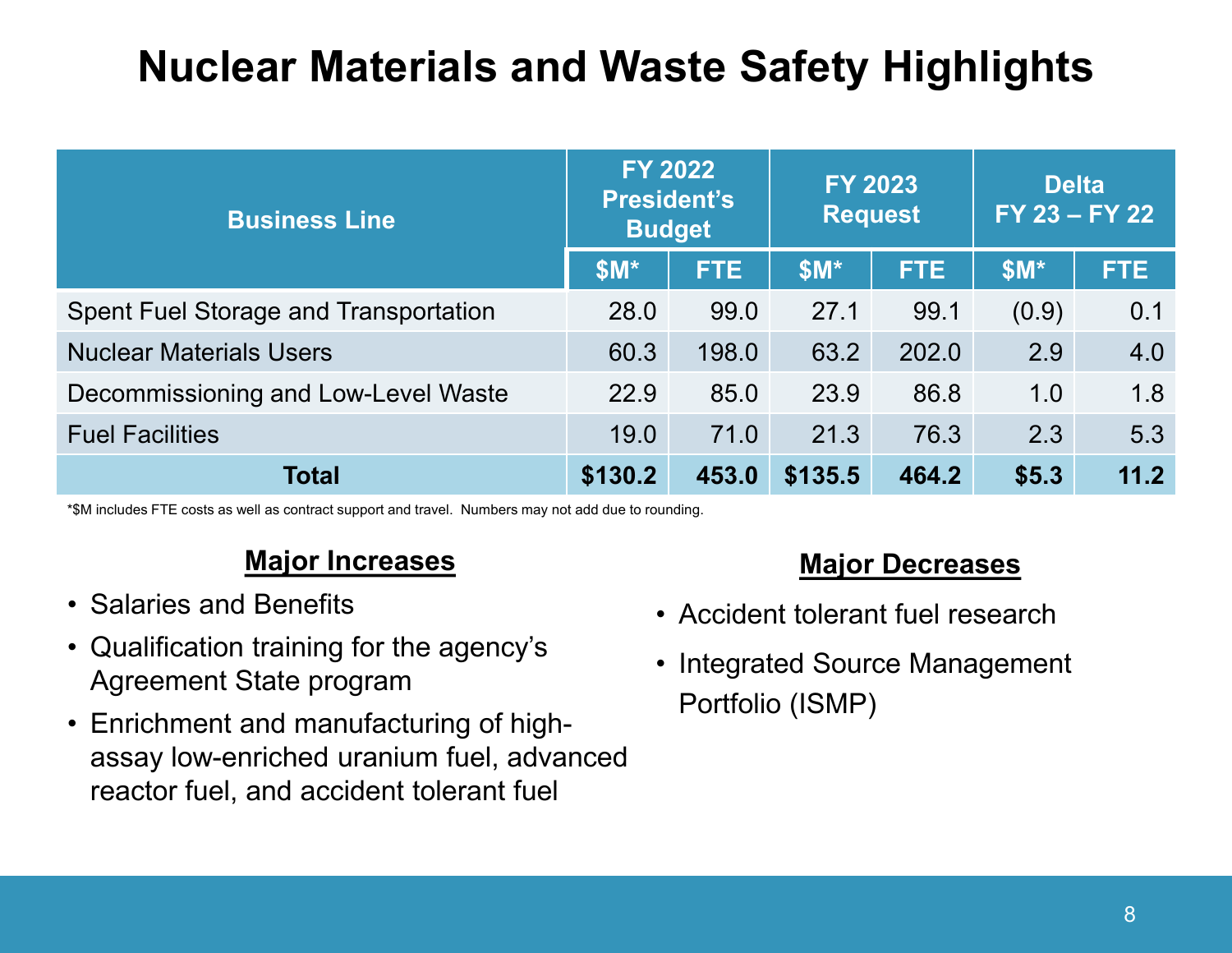## **Corporate Support Highlights**

| <b>Product Line</b>            | <b>FY 2022</b><br><b>President's</b><br><b>Budget</b> |            |       | FY 2023 Request | <b>Delta</b><br>FY 23 - FY 22 |       |  |
|--------------------------------|-------------------------------------------------------|------------|-------|-----------------|-------------------------------|-------|--|
|                                | $$M^{\star}$$                                         | <b>FTE</b> | $$M*$ | <b>FTE</b>      | $$M*$                         | FTE.  |  |
| <b>Administrative Services</b> | 71.2                                                  | 70.0       | 70.4  | 70.0            | (0.8)                         | 0.0   |  |
| <b>Financial Management</b>    | 30.7                                                  | 92.0       | 33.1  | 93.0            | 2.4                           | 1.0   |  |
| Human Resource Management      | 19.9                                                  | 44.0       | 19.9  | 43.0            | 0.1                           | (1.0) |  |
| <b>IT/IM Resources</b>         | 96.0                                                  | 170.0      | 110.5 | 175.0           | 14.6                          | 5.0   |  |
| Outreach                       | 3.3                                                   | 13.0       | 3.7   | 13.0            | 0.4                           | 0.0   |  |
| <b>Policy Support</b>          | 29.9                                                  | 131.0      | 31.0  | 127.0           | 1.1                           | (4.0) |  |
| Training                       | 3.8                                                   | 12.0       | 4.0   | 12.0            | 0.2                           | 0.0   |  |
| <b>Acquisitions</b>            | 11.6                                                  | 48.0       | 12.6  | 46.0            | 1.0                           | (2.0) |  |
| Total                          | 266.3                                                 | 580.0      | 285.3 | 579.0           | 19.0                          | (1.0) |  |

• Rent

\*\$M includes FTE costs as well as contract support and travel. Numbers may not add due to rounding.

### **Major Increases**

- Cybersecurity / IT Infrastructure
- Physical & Personnel Security
- Salaries and Benefits

### **Major Decreases**

31% **NEIMA**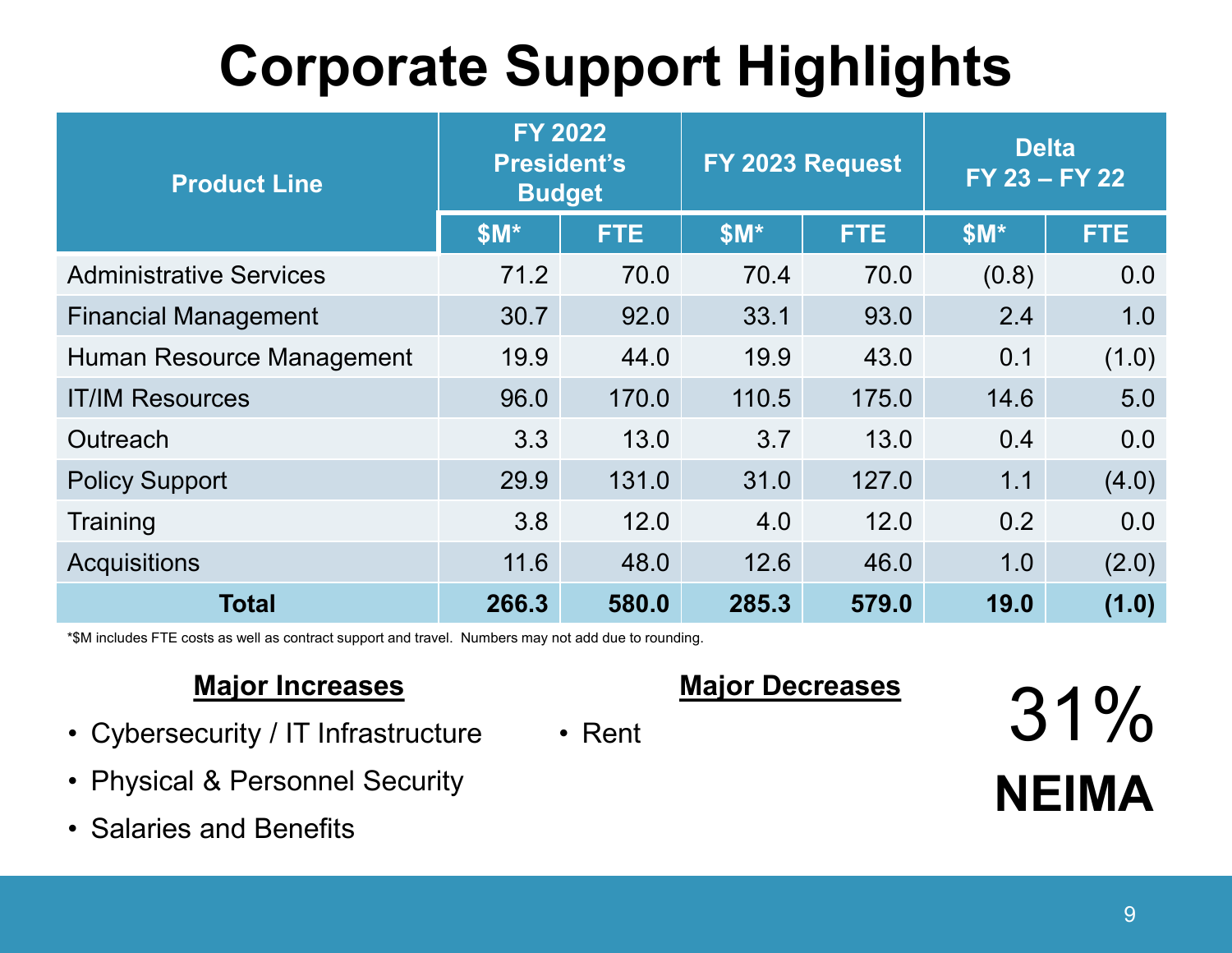## **Corporate Support Percentage**

**Corporate Support Budget FY 2014 - FY 2023**



Total \$M 

— Corporate %

\$60.8 million or approximately 17.5%



30 – 33% of Total Budget Since FY 2014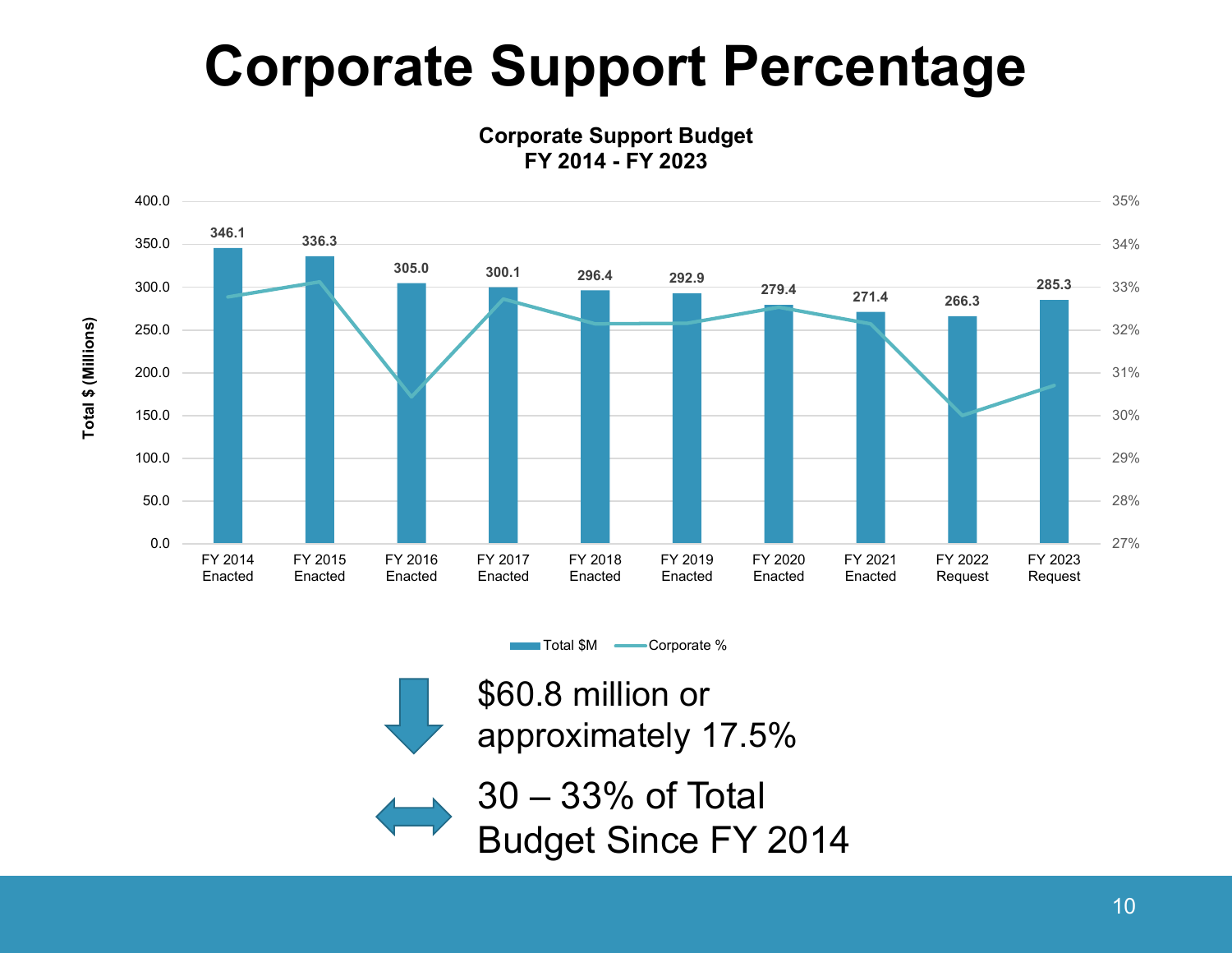### **Estimated Operating Power Reactors Annual Fee**

- •\$5.2 million
- •\$0.5 million less than the inflation adjusted cap of \$5.7 million

## **Requested Activities**

- •\$73.1 million
- •Approx. 69% of estimated Part 170